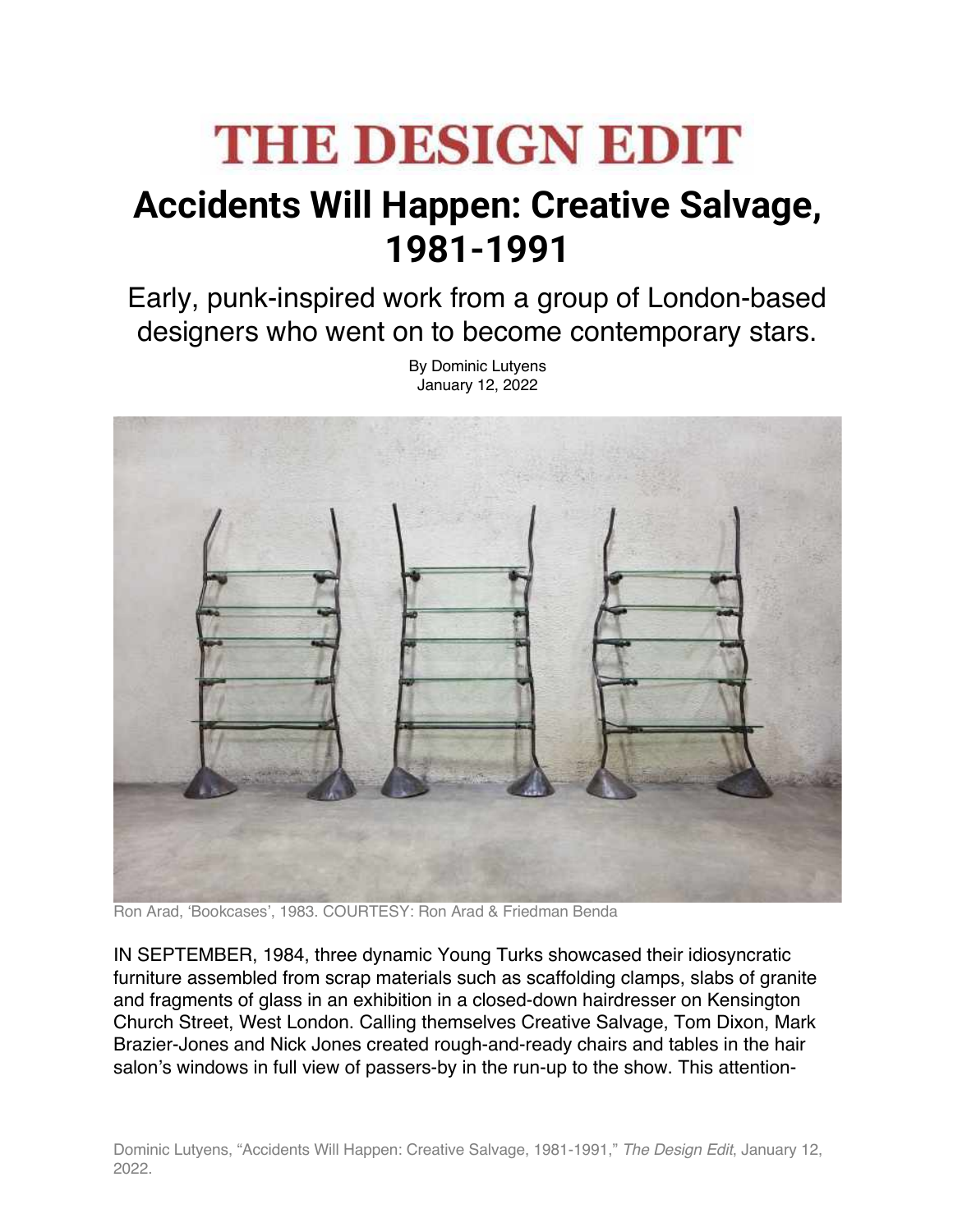grabbing spectacle helped to publicise the exhibition, which they followed up by another in the same premises in 1985.



Tom Dixon, 'Regal Chair', circa 1985. COURTESY: Tom Dixon & Friedman Benda

Now gallery Friedman Benda in New York is spotlighting pieces created by the Creative Salvage crew as well as by André Dubreuil (who joined forces with this trio later), Ron Arad, Danny Lane, Jon Mills and Deborah Thomas in a show entitled 'Accidents Will Happen: Creative Salvage, 1981-1991'.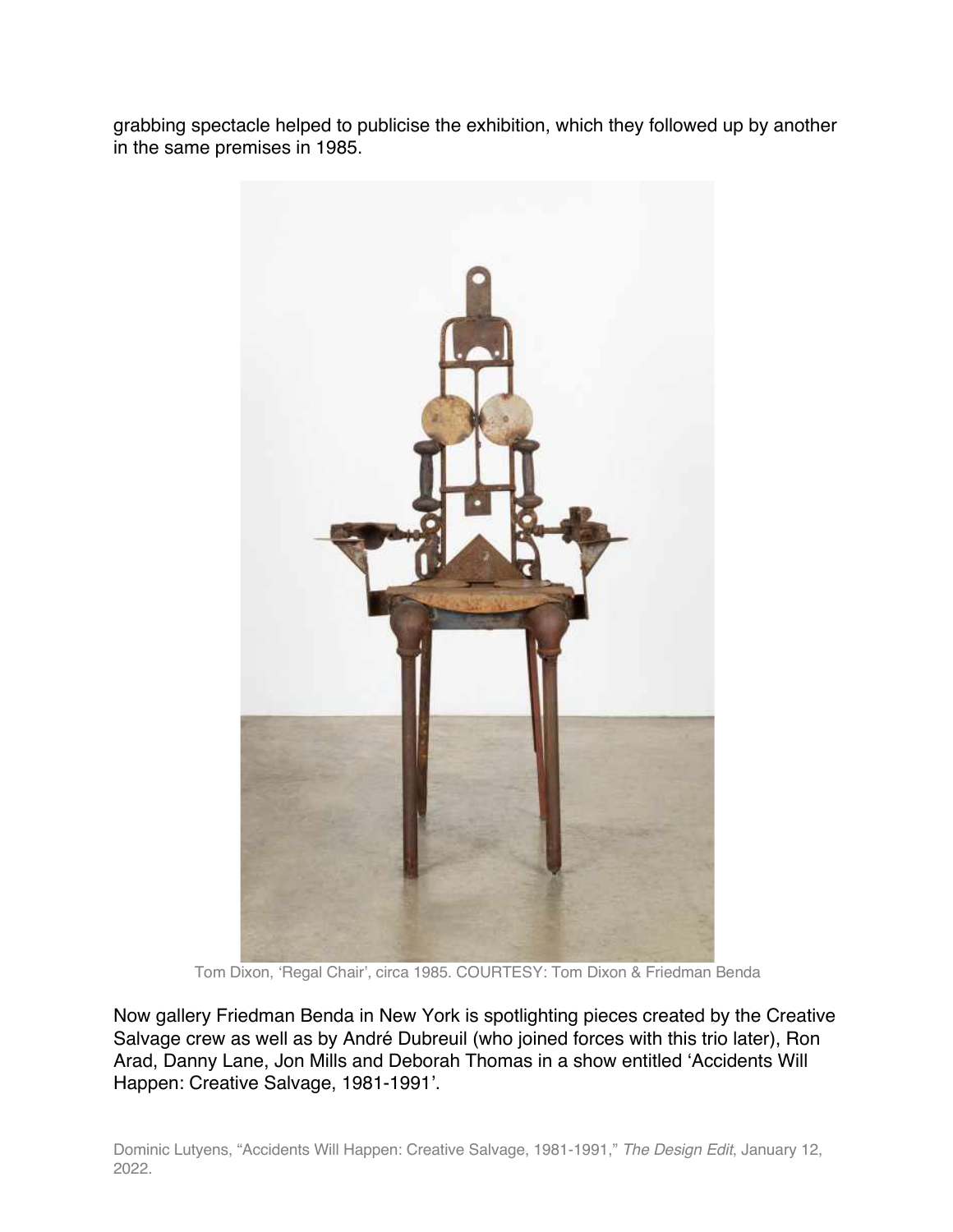

André Dubreuil, 'Paris Chair', circa 1988. COURTESY: André Dubreuil & Friedman Benda

Brazier-Jones, Dixon and Jones penned an informal, anti-consumerist manifesto printed on the invite to the 1985 exhibition. "Creative Salvage is a rapidly expanding development company. We are convinced that the way ahead does not lie in expensive, anonymous, mass-produced, high-tech products. But in a more decorative and human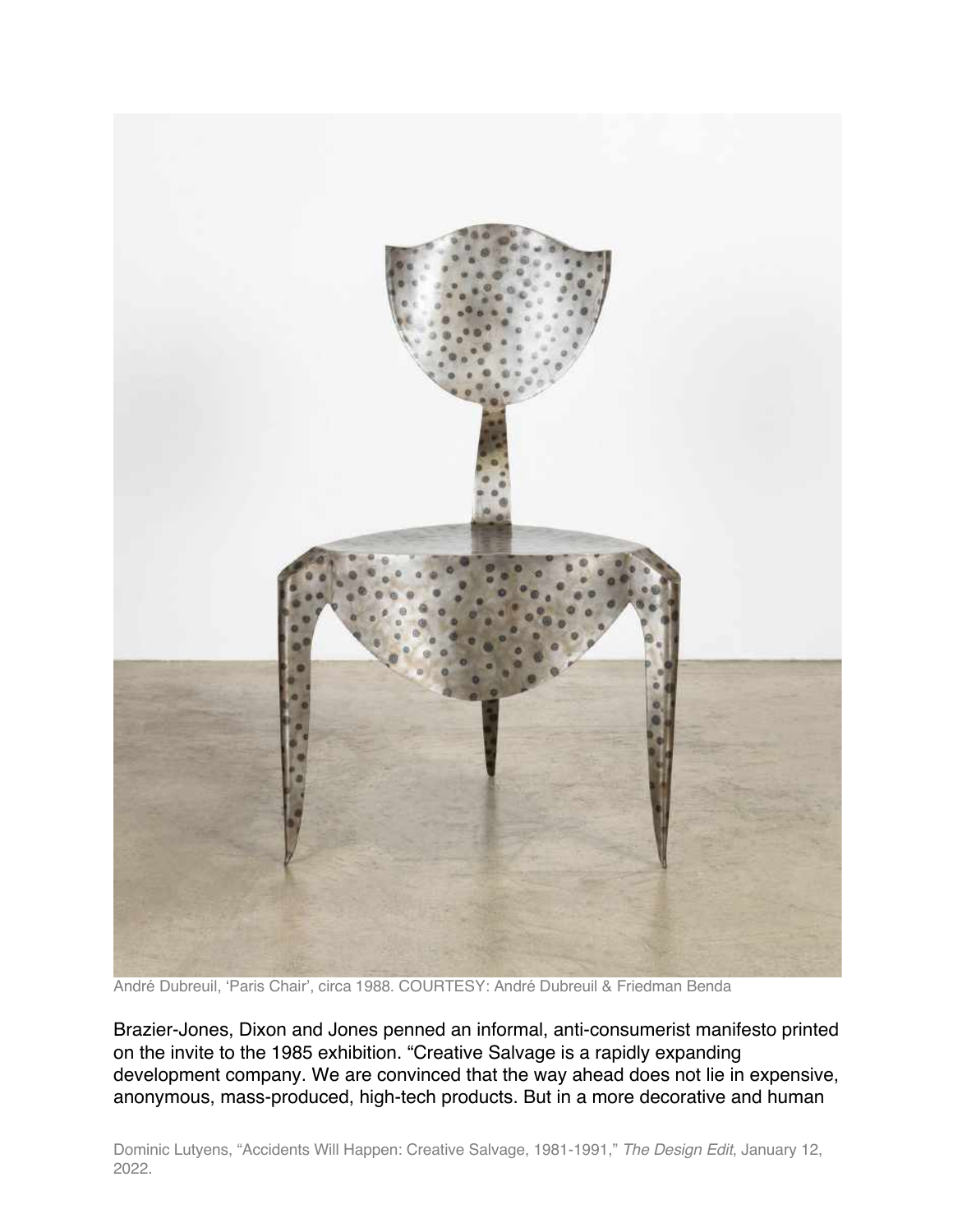approach to industrial design," it read forcefully, poor punctuation notwithstanding. "The key to Creative Salvage's success does not lie in the expensive research and development costs of modern day products. But in the recycling of scrap to form stylish and functional artefacts for home and office."



Mark Brazier-Jones, 'Robot Table', 1989-90. COURTESY: Mark Brazier-Jones & Friedman Benda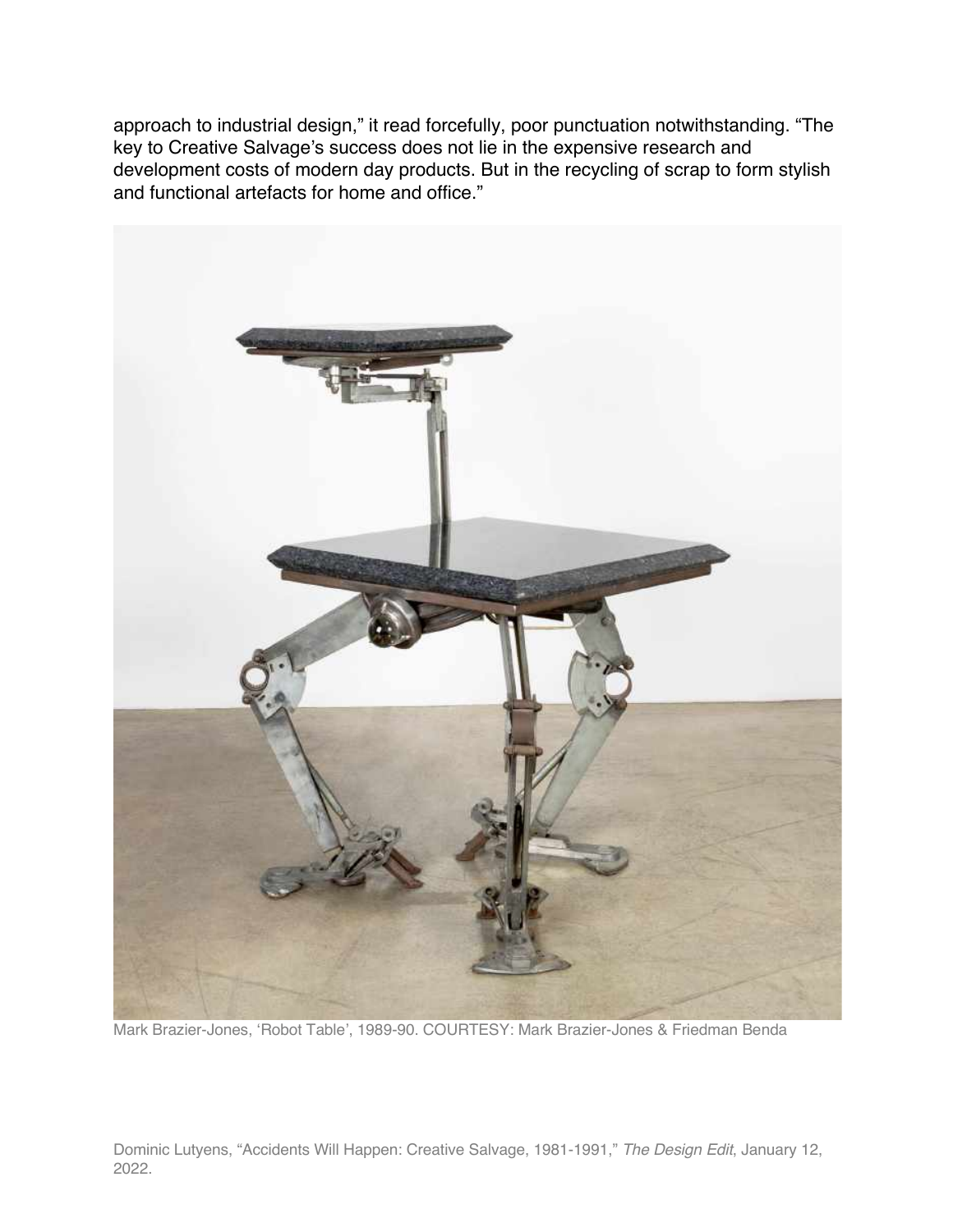The work certainly stood out for being different when you consider that the design world was much more circumscribed at the time – the key styles being either the chintzy Laura Ashley look, or hard-edged, industrial high-tech.

Creative Salvage's work embodied punk values, including an indifference to classical virtuosity: these designer-makers were self-taught and assembled their furniture in a way that mirrored punk's democratic, DIY belief that anyone could pick up a guitar and play music. As with punk fashion, Creative Salvage found beauty in discarded materials that many would have deemed junk.



Ron Arad, 'Horns Armchair', 1985. COURTESY: Ron Arad & Friedman Benda

Conferring more outsider status still on these rebels was the fact that many of them weren't British-born, says Williams: "Dixon was born in Tunisia, Danny Lane is American – but they all gravitated to London." Certainly, West London's alternative culture and music were interwined with their furniture. Dixon played bass guitar in a funk band called Funkapolitan, which once supported The Clash. "One night, the band that Funkapolitan were supposed to perform with failed to turn up, so Tom spontaneously made furniture on stage," says Williams. Creative Salvage also put on warehouse parties in London.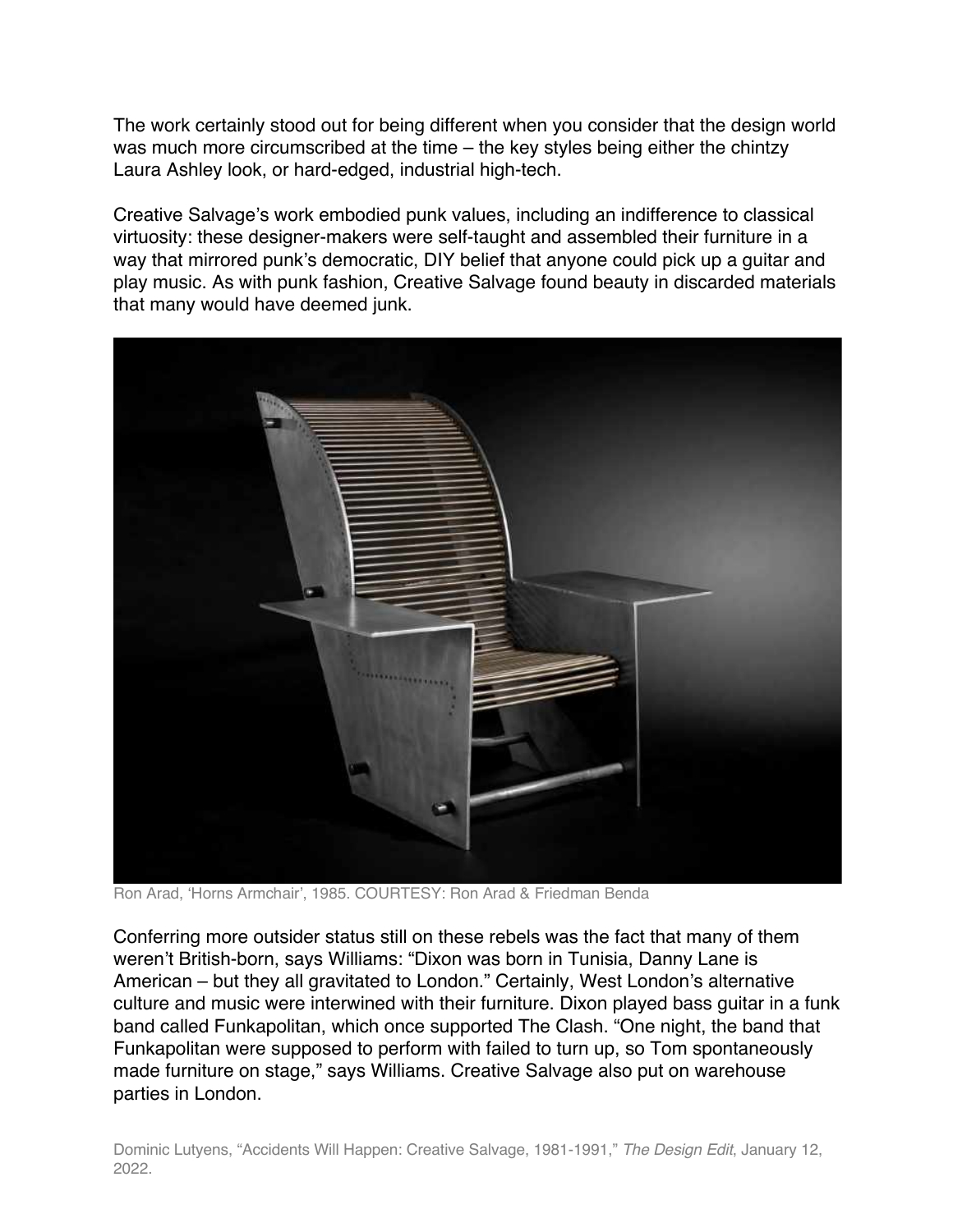The exhibition includes evocative ephemera of the time, which helps to contextualise the furniture, including early 1980s club flyers and photos by Peter Anderson of piled-up sound systems and dancing crowds at the Notting Hill Carnival.



Peter Anderson, 'Java Sounds System', Nottinghill Carnival, 1983. COURTESY: Peter Anderson & Friedman Benda

"One reason for putting on this show is that this was a very exciting period of British design," says curator Gareth Williams, an art advisor and co-author with Nick Wright of Cut and Shut: The History of Creative Salvage, which documents this relatively unknown slice of design history. "Aside from this, this work is relevant now because these designers recycled materials, rescued them from landfill."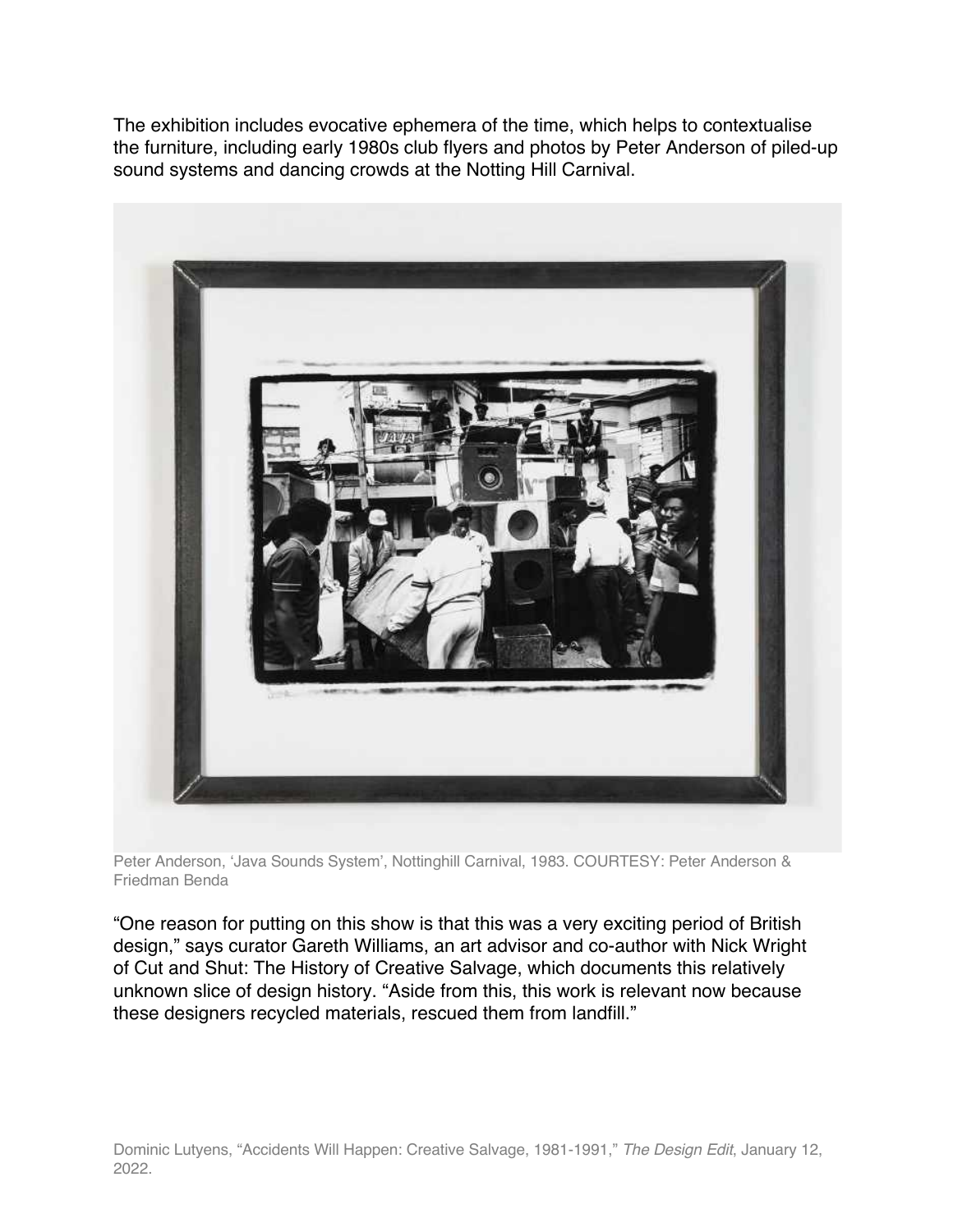

Jon Mills, 'Dog Bollock Wardrob', 1988. COURTESY: Jon Mills & Friedman Benda

"They assembled their furniture in a way that mirrored punk's democratic, DIY belief that anyone could pick up a guitar and play music"

"As with punk fashion, these designer-makers found beauty in discarded materials that many would have deemed junk"



Jon Mills, 'Dog Bollock Wardrob', 1988 (detail. COURTESY: Jon Mills & Friedman Benda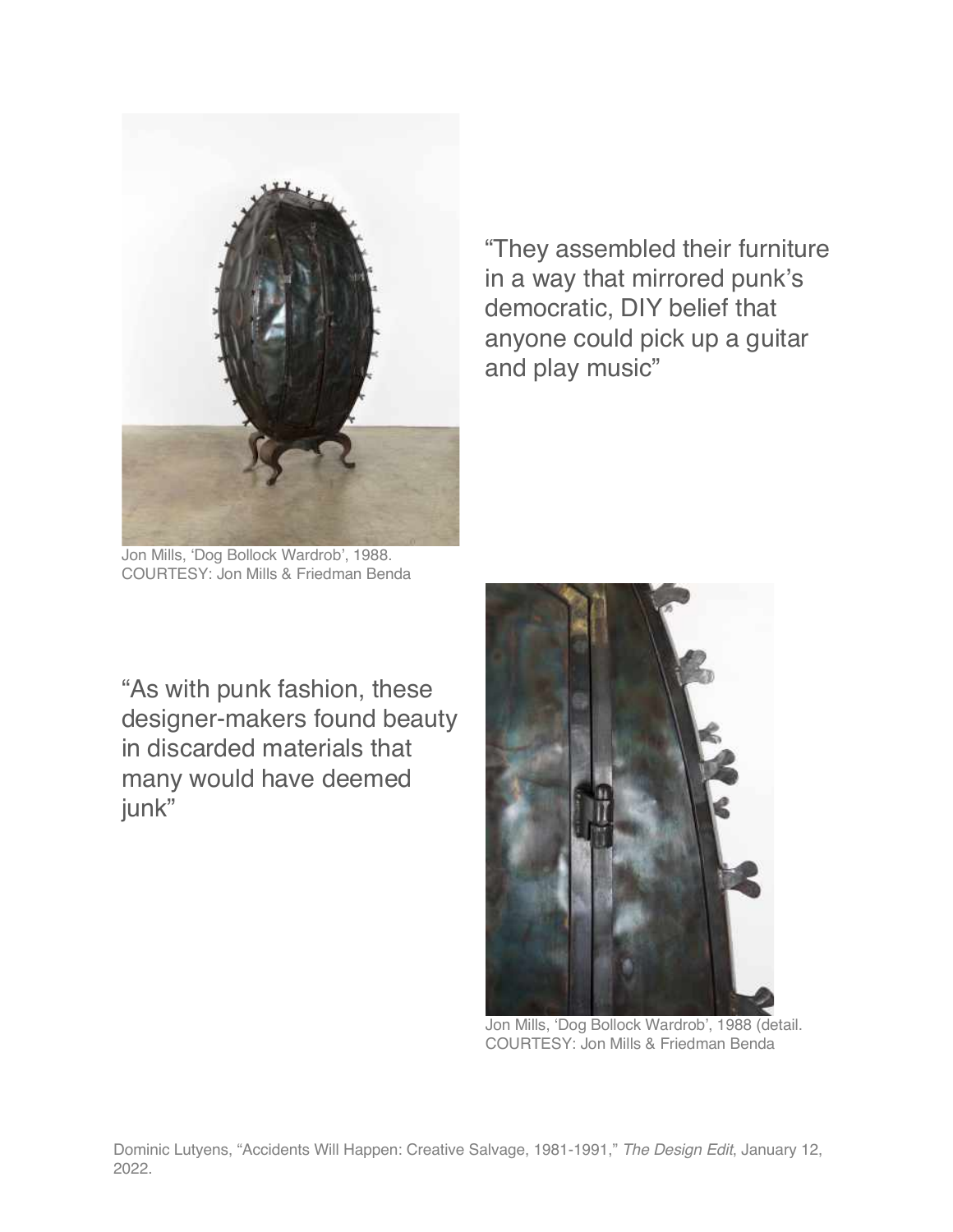"Dixon, Brazier-Jones and Dubrueil went on to become international names in the design world, but their later work has overshadowed their early output," Williams explains. This may be partly because in the early 1980s, Creative Salvage and their like-minded peers weren't careerist but were caught up in the intensely political, alternative post-punk era, valuing artistic self-expression and spontaneity over commercial success and slick end products.



Mark Brazier-Jones, 'Dressing Table', 1988. COURTESY: Mark Brazier-Jones & Friedman Benda

The words "Accidents Will Happen" in the show's title made me think of the opening track of Elvis Costello's 1979 album 'Armed Forces'. But Williams explains it's a quote from Joe Rush, who co-founded the performance art group Mutoid Waste Company. "His work wasn't planned and he used found materials," he says.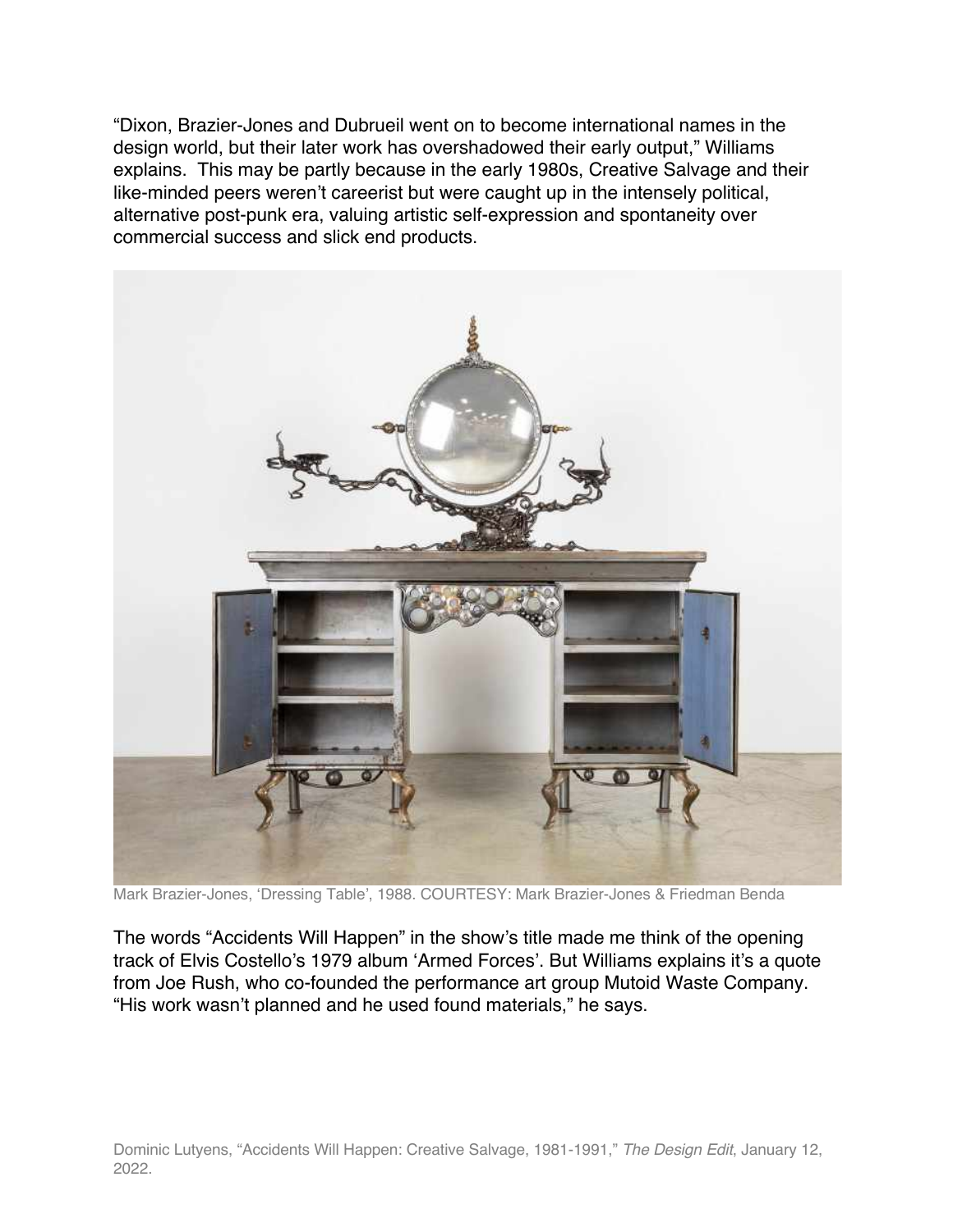

Ron Arad, 'Rollying Volume prototype', 1989. COURTESY: Ron Arad & Friedman Benda

Dixon took a similarly extempore approach when building his structures using a welding torch. He has compared welding to a "magical experience" and described it in alchemical terms as an ability to "turn scrap metal into gold". The show includes several of his chairs, tables, candlesticks and a mirror.

Arad, meanwhile, had already begun experimenting with found materials, taking a more entrepreneurial approach. In 1981, with Caroline Thorman he co-founded his design studio and showroom One Off in newly trendy Covent Garden, which sold his iconic 'Rover Chair'. Inspired by Picasso and Duchamp's ready-made sculptures, this fused a leather-covered Rover car seat picked up in a scrapyard with tubular steel and Kee Klamp joints. Friends of the Earth featured it on the cover of its magazine.

The Friedman Benda show displays Arad's 'Concrete Stereo' pieces – Hi-Fi embedded in what looks like excavated concrete – which brings to mind strange archaeological finds unearthed several centuries in the future. They are perfect examples of the early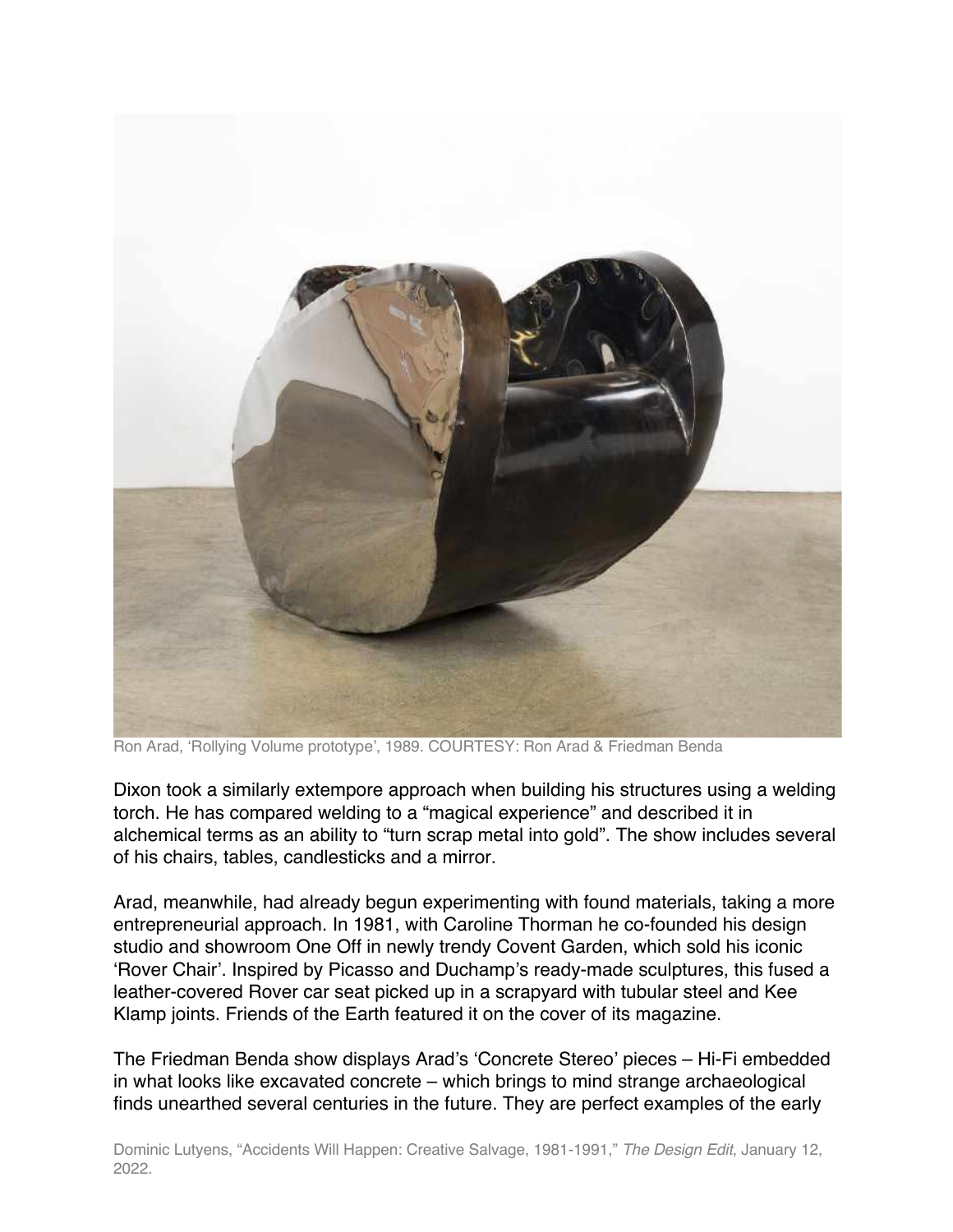1980s "post-apocalyptic" style that encompassed the movie Mad Max and the shockingly frayed black and grey clothes of a new wave of Japanese designers, notably Rei Kawakubo.



Ron Arad, 'Concrete Stereo', 1983. COURTESY: Ron Arad & Friedman Benda



Deborah Thomas, 'Pair of Wall Lights', circa 1991. COURTESY: Deborah Thomas & Friedman Benda

Williams comments, "The connection between Creative Salvage and the other designermakers was quite informal – apart from their aesthetics, hands-on working methods, use of found materials and the fact that they were all in London. It was mainly based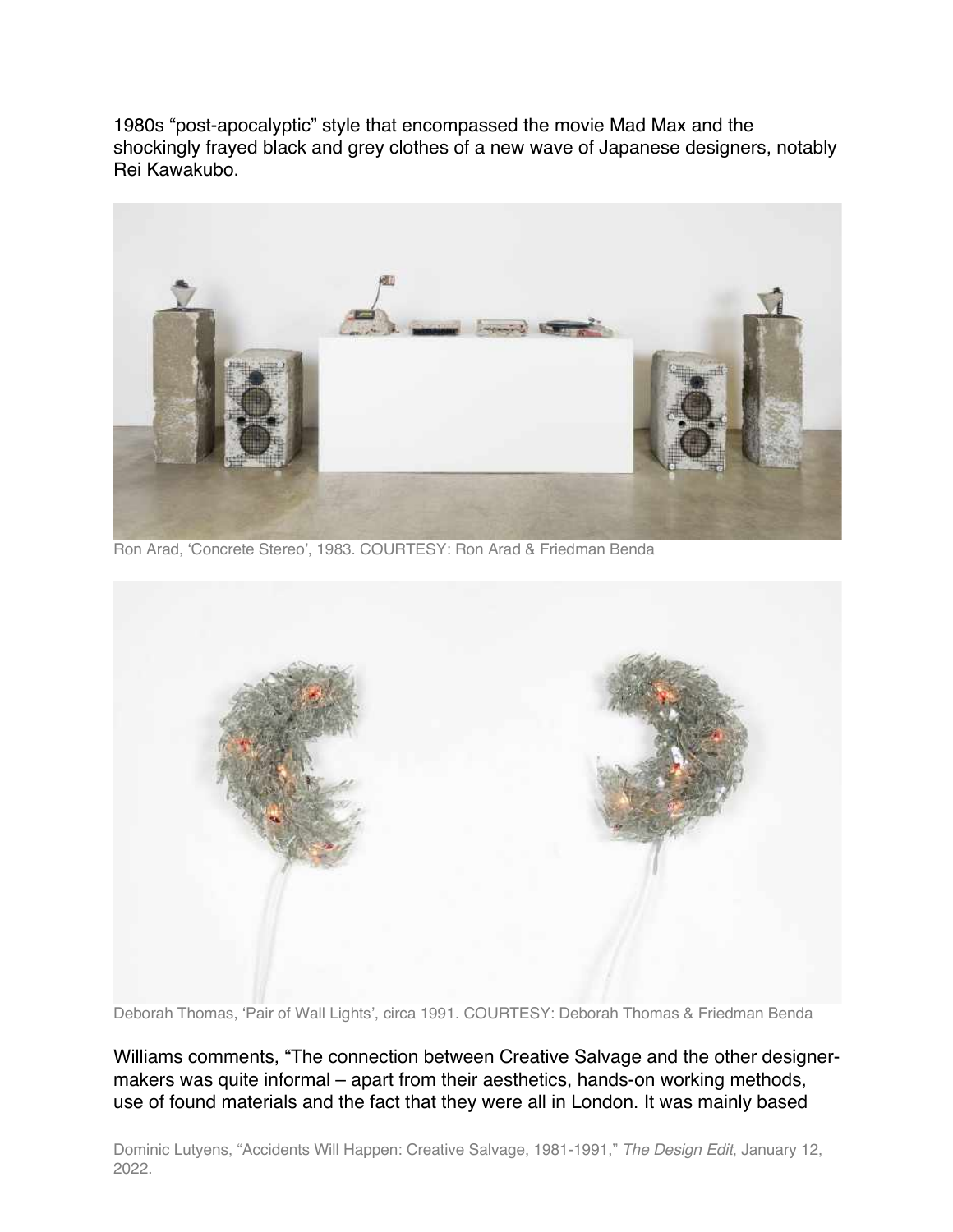around exhibitions." In 1985, for instance, One Off held a solo show of Dixon, who also took part in several group shows there, too. Lane and Mills worked with Arad and exhibited at Liliane Fawcett's Notting Hill gallery Themes and Variations, which opened in 1984 and also showed work by Dixon, Brazier-Jones and Dubrueil.

One interesting aspect of the designer-makers in this show was their tendency to forge an individual visual language, partly fostered by their love of self-expression. Dubreuil's furniture is decorative, its filigree-like frames forming fanciful arabesques.



Tom Dixon, 'Pylon Mirror', 1989. COURTESY: Tom Dixon & Friedman Benda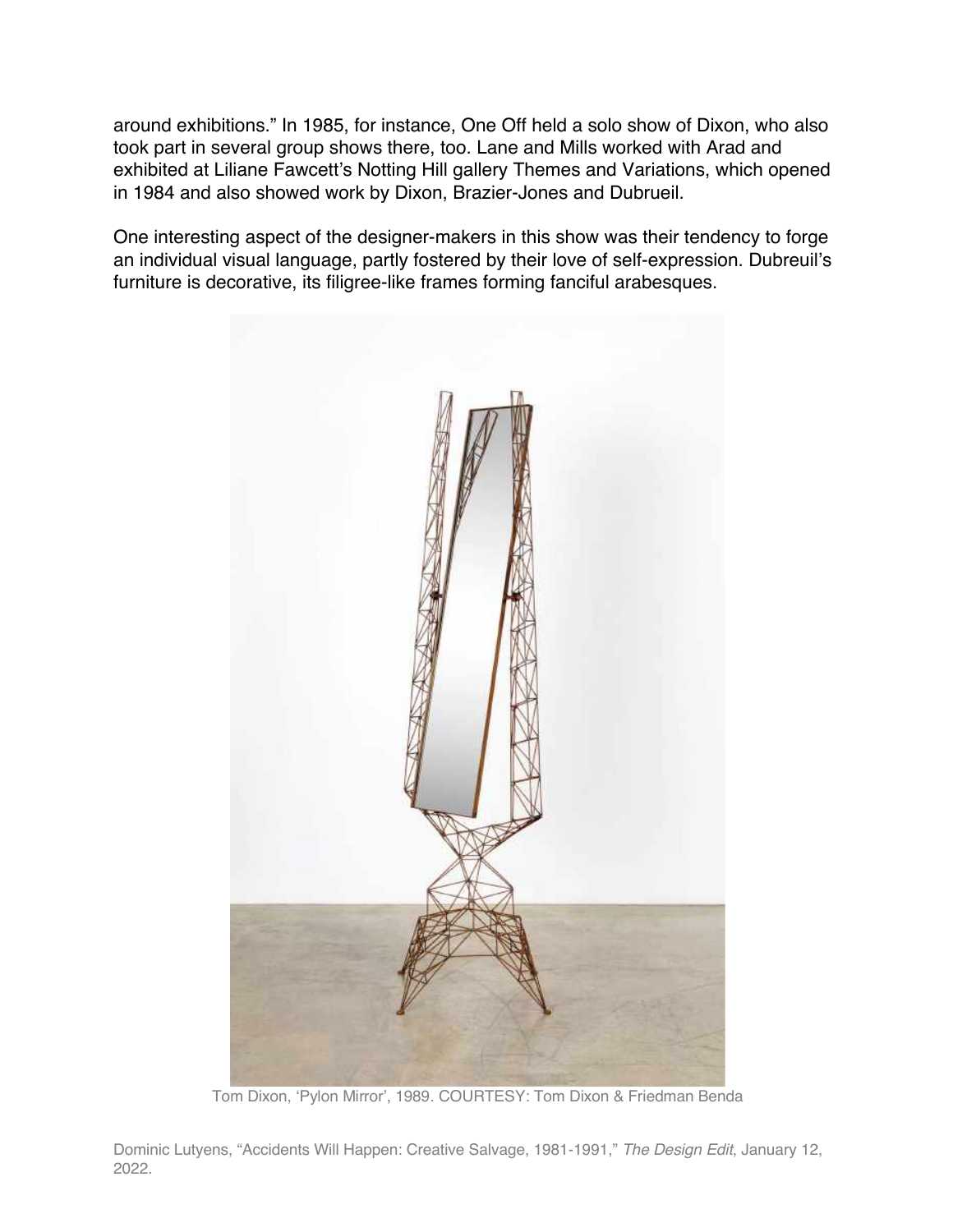

André Dubreuil, 'Early Ram Chair', 1986. COURTESY: André Dubreuil & Friedman Benda

Brazier-Jones's style was similarly romantic, evidenced by a chandelier for legendary King's Road shop Rococo Chocolates (which opened in 1983). Also on display are Thomas's comparatively ethereal wall lights fashioned from glass shards.

Yet Danny Lane's throne-like 'Solomon Chair' made of steel and stacked glass, and his 'Etruscan Chair' with its ragged yet polished edges, have the same appealingly crude quality as Dixon and Arad's work. And Mills's work, such as his 'Dan Dare Chair' of circa 1987, which combines hammered and welded steel and a radar dish, is surprisingly pop.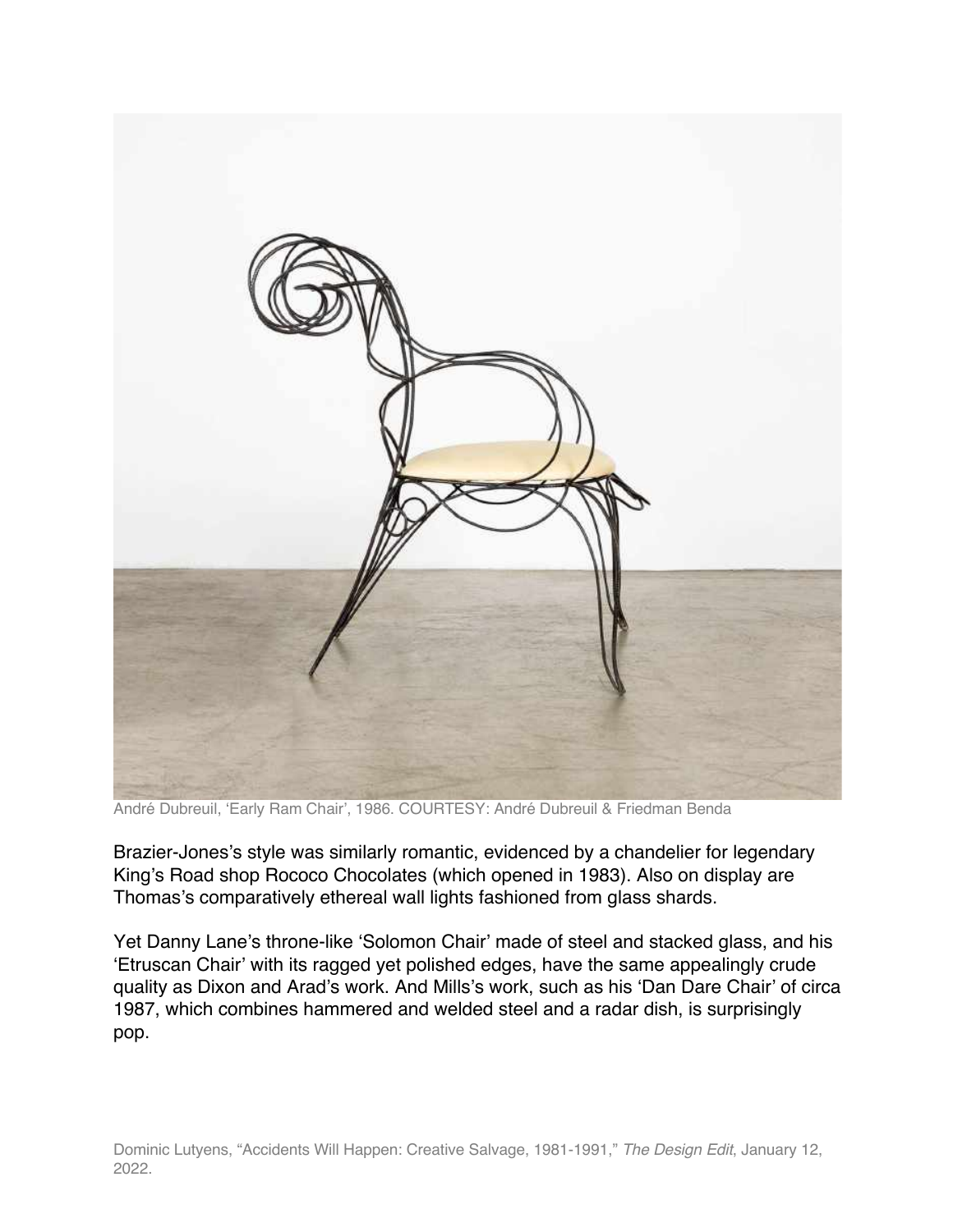

Danny Lane, 'Etruscan Chair', 1988. COURTESY: Danny Lane & Friedman Benda

Perhaps these designer-makers' early work has been largely overlooked because they didn't create work with longevity in mind. "When they were starting off, they weren't thinking about things in the long run," says Williams. "They weren't taking things too seriously – their approach was playful."

Yet now the resulting one-off pieces are commanding attention, their charm partly springing from their makers' love of free-wheeling creativity and youthful disregard for conventional success.